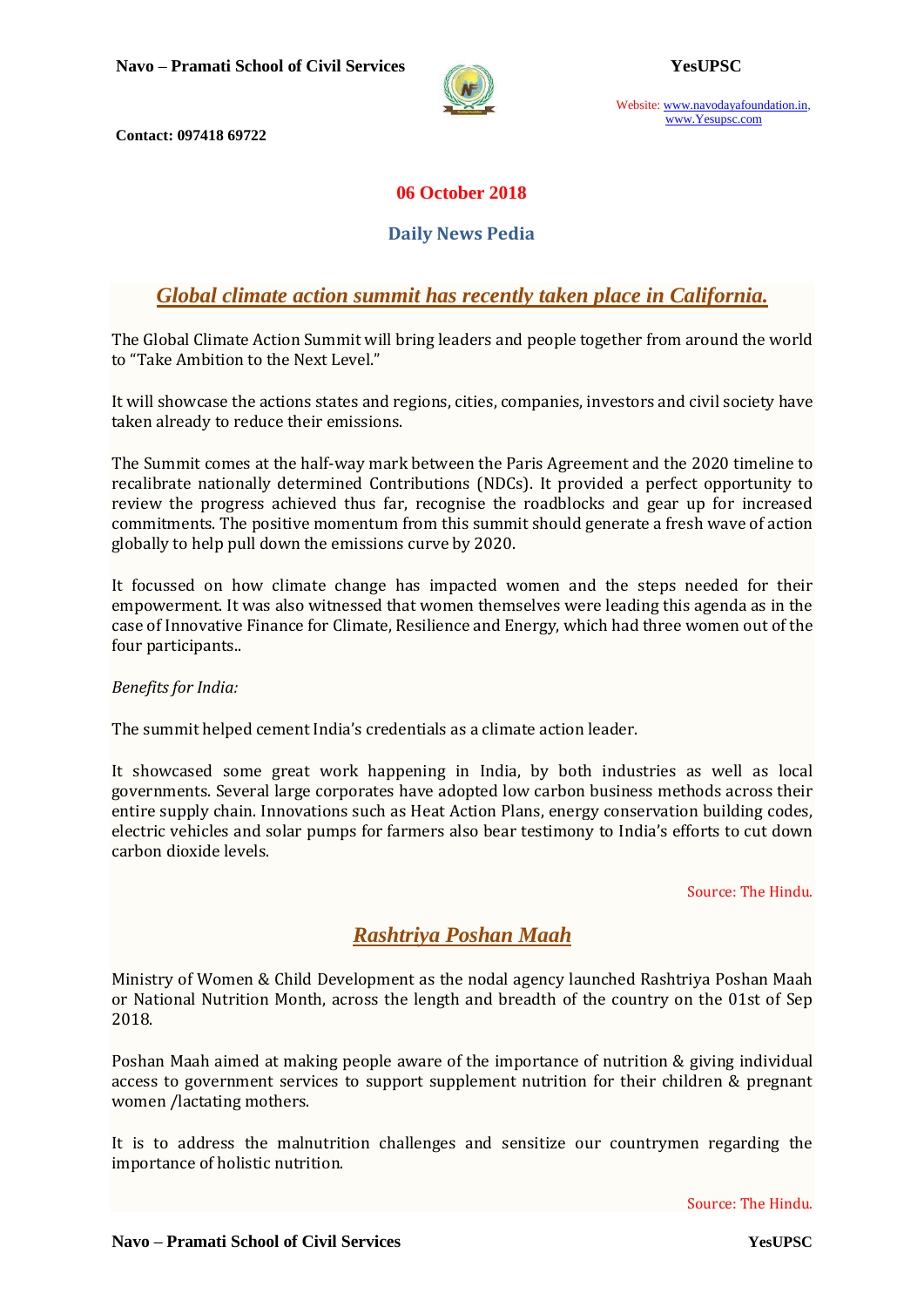# *Methanol Cooking Fuel Program*

Northeast and Assam Petro-chemicals, a state-owned company is launching Asia's first cannisters based and India's first "Methanol Cooking Fuel Program". 500 households inside the Assam Petro Complex will be the first pilot project, scaling it to 40,000 households in Uttar Pradesh, Maharashtra, Gujarat, Telangana, Goa and Karnataka.

Assam Petrochemicals Limited has been manufacturing methanol for the last 30 years and is in the process of upgrading their 100 TPD methanol plant to 600 TPD by Dec 2019.

The safe handling cannisters based cooking stoves are from Swedish Technology and through a Technology transfer a large-scale cooking stove manufacturing plant will come up in India.

Source: The Hindu.



Alphonso from Ratnagiri, Sindhudurg, Palghar, Thane and Raigad districts of Maharashtra, is registered as Geographical Indication (GI).

The king of mangoes, Alphonso, better known as 'Hapus' in Maharashtra, is in demand in domestic and international markets not only for its taste but also for pleasant fragrance and vibrant colour.

It has long been one of the world's most popular fruit and is exported to various countries including Japan, Korea and Europe.

New markets such as USA and Australia have recently opened up.

Source: The Hindu.

*India, Russia Bilateral Deal*

India and Russia concluded the contract for five S-400 'Triumf' missile systems. S-400 is a long range surface to air missile.

However, the two sides failed to conclude two other major deals, for stealth frigates and assault rifles.

Meanwhile, U.S. issued a statement warning that any waiver for the S-400 deal would be considered on only a "transaction-by-transaction basis."

On education and people to people ties – Modi and Putin interacted with young talent drawn from India's Atal Innovation Mission (AIM) and Russia's SIRIUS educational centre.

An MoU was also signed between AIM and SIRIUS to further their cooperation. Indian and Russian students visit other countries and together must think what they can do to make lives simpler for people, especially the poorest, to improve their way of living.

Source: The Hindu.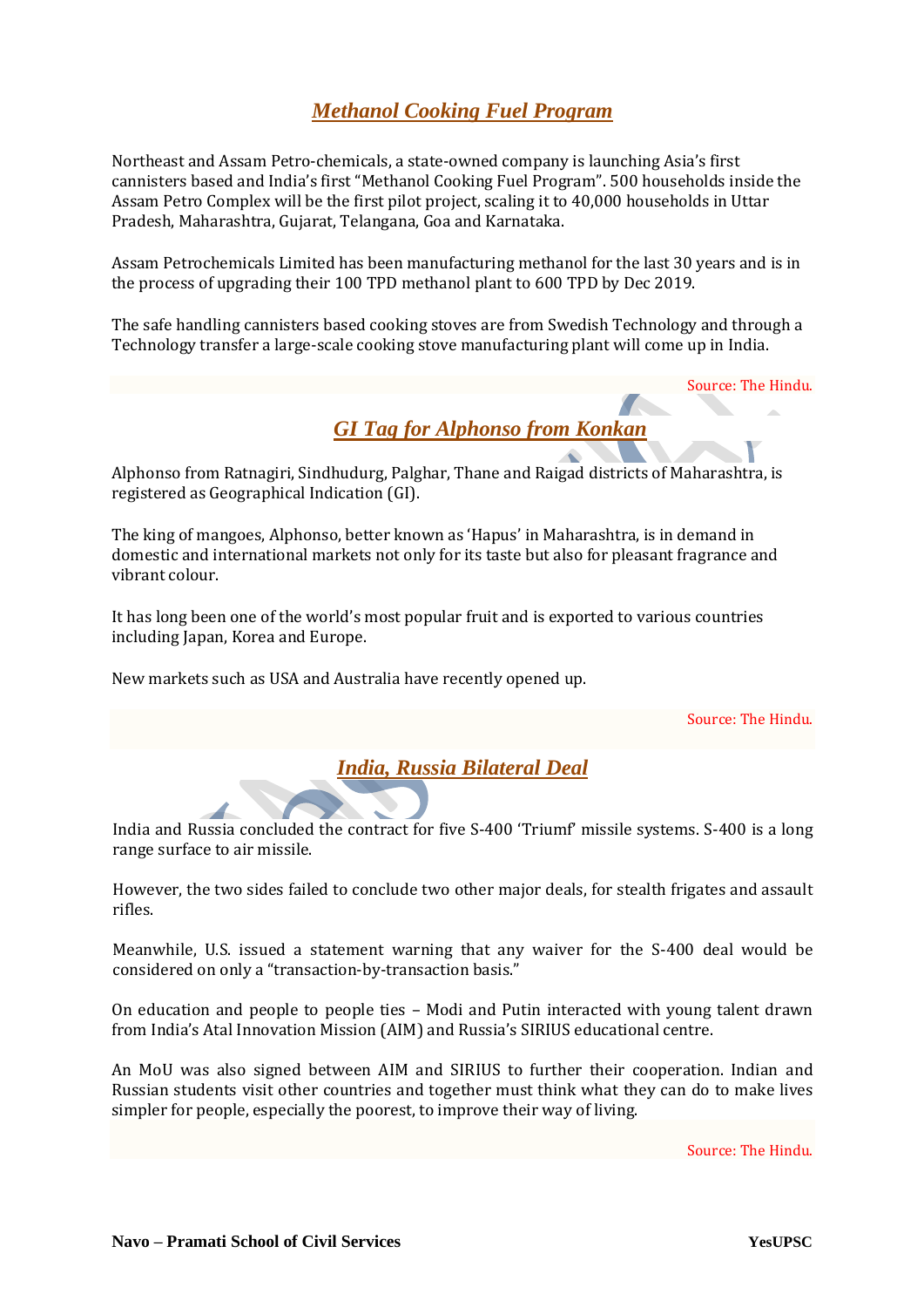# *Editorial*

To Read

#### **Going green, bottom up**

Participation of non-state actors made the Global Climate Action Summit different.

Globally, climate change has started to take a heavy toll. The California fires, the heat wave in Europe and Asia, and the droughts in East Africa bear testimony to this. In India, severe floods and random variations in weather have caused significant loss of life and property. All this has resulted in a flurry of activity with governments springing into action. There is a lot more awareness and intent on show with regular discussions and nations pledging to cut down on greenhouse gas emissions.

In this background, the Global Climate Action Summit (GCAS) 2018, in San Francisco, was a crucial exercise in mobilising key stakeholders and urging them to go "further and faster". It sent out an unequivocal message that a lot more remains to be done on this front. While the Paris Agreement laid down the marker, GCAS 2018 challenged us to "step up" a level higher. Let us see some of the distinct features that made it stand apart amidst a glut of climate action events.

To begin with, the Summit could not have come at a more opportune time, roughly at the halfway mark between the Paris Agreement and the 2020 timeline to recalibrate National Contributions (NDCs). It provided a perfect opportunity to review the progress achieved thus far, recognise the roadblocks and gear up for increased commitments. The positive momentum from this summit should generate a fresh wave of action globally to help pull down the emissions curve by 2020.

Secondly, the summit was unique in that it secured participation of leaders from cities, states, environmentalists, corporates, investors and NGOs, that is "non-state actors", on a mass scale, for the very first time. Traditionally, climate conferences have focused on heads of state and national governments. GCAS 2018 saw a major departure from this trend with private institutions and civil society coming forward to supplement the state's efforts. With steady inflow of "green" private capital, governments would now be expected to up the ante and announce higher commitments.

An equally refreshing change was the focus on how climate change has impacted women and the steps needed for their empowerment. It was even more heartening to note that women themselves were leading this agenda, as evident from my panel on Innovative Finance for Climate, Resilience and Energy, which had three women out of the four participants. Third, "Walk the talk" dominated the agenda with the summit showcasing real people and their achievements — people who have successfully implemented plans to reduce carbon footprint. This sharing of success stories, technological innovations and creative policies was highly educational and impactful, and should inspire all stakeholders to do that extra bit in the days to come.

President Donald Trump's sudden decision to withdraw from the Paris Agreement had created a lot of uncertainty, with the US being a major carbon emitter. A successful GCAS 2018 will now help reassure the international community that this will not decelerate the "decarbonisation" movement. Jerry Brown, the Governor of California put to rest any creeping doubts in this regard by demonstrating how his state is leading the charge of regional governments, businesses and individuals to offset a silent national government.